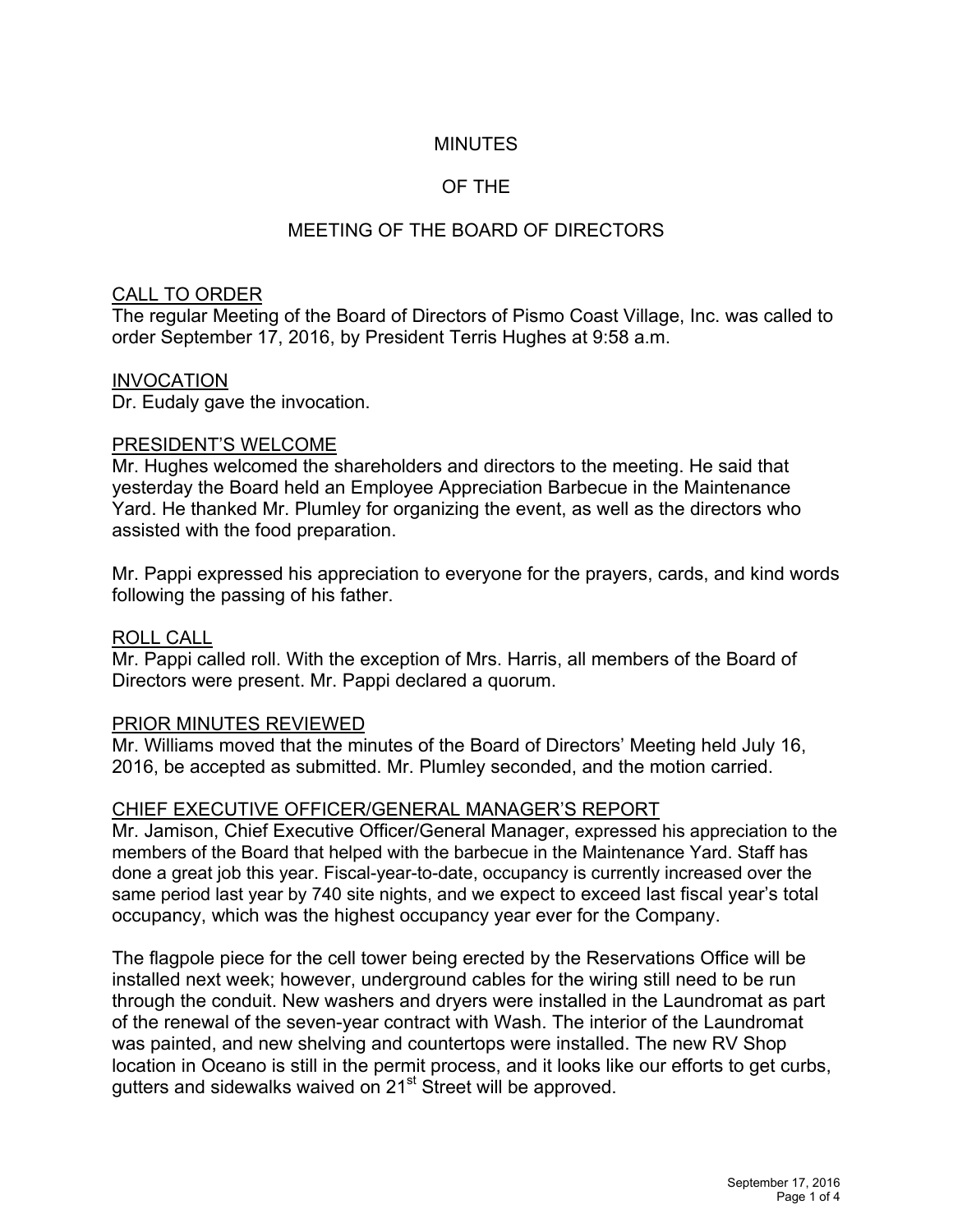He reported that Charles Amian, Operations Manager, just celebrated thirty years of employment with the Company. Javier, who recently retired, was acknowledged with a plaque at yesterday's barbecue for his twenty years of service in the Maintenance Department.

Mr. Jamison expressed his appreciation to everyone for the flowers, cards and donations made to the Pismo Coast Village Honorary and Memorial Scholarship Fund following the passing of his mother.

EXECUTIVE AND PERSONNEL & COMPENSATION/BENEFITS COMMITTEES' REPORT Mr. Nelson, Chair of the Personnel & Compensation/Benefits Committee, reported that a joint meeting was held yesterday. In addition to the members of the committees, Mr. Jamison and 401(K) Plan Advisor Edward Hinds III were present. Mr. Hinds gave a presentation on the 401(K) Plan and his plans for going forward, if he is to continue as Plan Advisor. Following Mr. Hinds' presentation, Mr. Nelson updated the Committees on a meeting that was held with Merrill Lynch Wealth Management, another company that would like to be our 401(K) Plan advisor. The ad hoc committee will also interview other companies and, based on what will be in the best interest of the employees of Pismo Coast Village, a decision will be made on a selection of the Advisor for the 401(K) Plan. The Committees met with Mr. Jamison for his annual performance review and discussion of his goals and objectives for next year. Mr. Jamison gave an update on the status of the Resort to the Committees. He also made a suggestion that some of the currently designated general public prime time spaces could be rolled over and used as time available for shareholders to allow more shareholder usage. If these spaces are not taken up by shareholder requests, those spaces could be sold to the general public.

## FINANCE COMMITTEE REPORT

Mr. Hardesty, Chair, said his Committee met this morning. All committee members were present. Mr. Jamison and Mr. Hughes were also in attendance. The Committee reviewed the August 2016 financial statement and variances and found all to be in order. Also reviewed was the Capital Expenditures Budget for the current year. The Committee reviewed the third drafts of the Operating Budget and Capital Expenditures Budget for Fiscal Year 2016/2017, and will present motions during Closed Session.

## OPERATIONS COMMITTEE REPORT

Mr. Plumley, Chair, said that the Operations Committee met this morning. The Committee discussed some of the rules and regulations for possible revision and clarification of the verbiage. Following discussion, it was a consensus of the Committee to continue discussion of the rules at future committee meetings. Also reviewed were the guest comments received since the last meeting.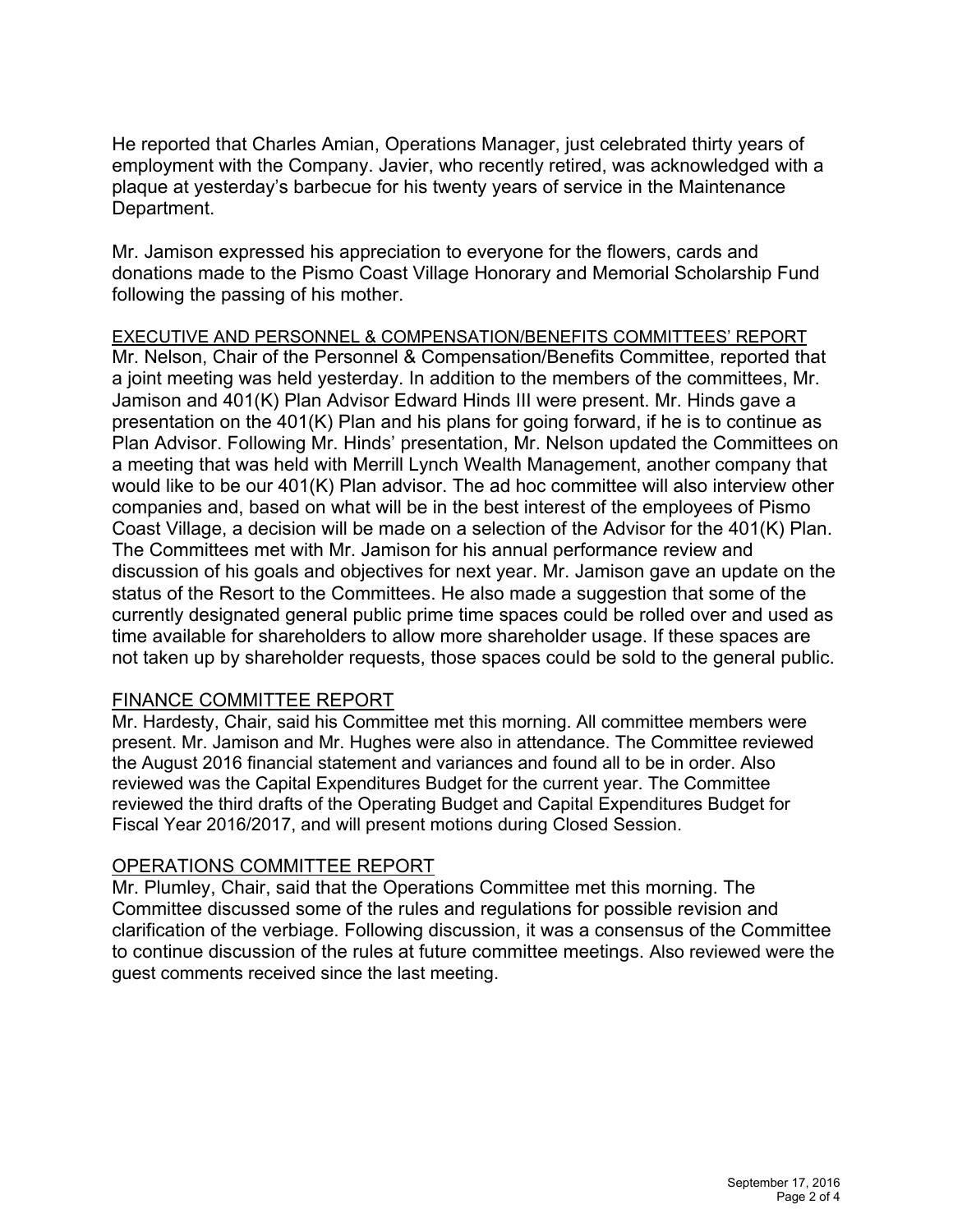# AUDIT COMMITTEE REPORT

Mr. Enns, Chair, said the Committee met yesterday. Also in attendance was Reservations Supervisor Darrell Sisk. The Committee audited the procedures for shareholder reservations, and discussed how many people were being turned away at both the first and second shareholder release dates. It was determined that most of the shareholders that were turned away on the first release date were able to make reservations on the second release date. He expressed his appreciation to the Reservations Department for their hard work in trying to accommodate shareholder reservation requests. The Committee also discussed the upcoming fiscal year end audit by Brown Armstrong CPA.

## NOMINATING COMMITTEE REPORT

Mr. Hearne, Chair, said the Committee met yesterday. All Committee members were present with the exception of Mrs. Harris. The Committee reviewed the list of questions used for candidate interviews. Following that, the Committee interviewed three candidates. Mr. Hearne said that the Committee would be meeting this afternoon at 1:00 PM to continue their unfinished business.

# ENVIRONMENTAL, HEALTH & SAFETY ADVISORY COMMITTEE REPORT

Mr. Buchaklian, Chair, reported that the Committee met yesterday morning. Charles Amian, Operations Manager, updated the Committee on accidents and injuries to guests and employees. The Committee interviewed Rodrigo from the Housekeeping Department regarding his comments on health and safety issues. Rodrigo told the Committee that one of the most challenging things that occurs during his work day is trying to close a restroom facility for one hour to clean and trying to keep guests from coming in during that time. In addition, he said that the walls in the restrooms have heavy condensation from the moisture that accumulates during showers. The Committee also toured the General Store and the Maintenance Yard, which resulted in new items being added to the List of Advisories.

Mr. Buchaklian expressed his appreciation to everyone for the phone calls and messages following his recent surgery.

# SHAREHOLDERS' COMMENTS

A shareholder reported that, upon entering his RV for this stay, he found that a rat was also occupying his unit and had caused damage to his water line and in other places. The shareholder thanked Mr. Plumley for assisting with the challenge of cleaning up the damage and doing repairs.

A shareholder commented about the deck surface area at the swimming pool, and said that it is very slippery there and it is a safety hazard.

A shareholder commented that her family was here for the Fourth of July holiday. She complimented staff for the great job they did in keeping the Resort clean, and said that Security did a great job keeping things under control. She commented about the challenges of trying to make reservations for dates in August. She also said that the Reservations Office staff works hard and does a good job.